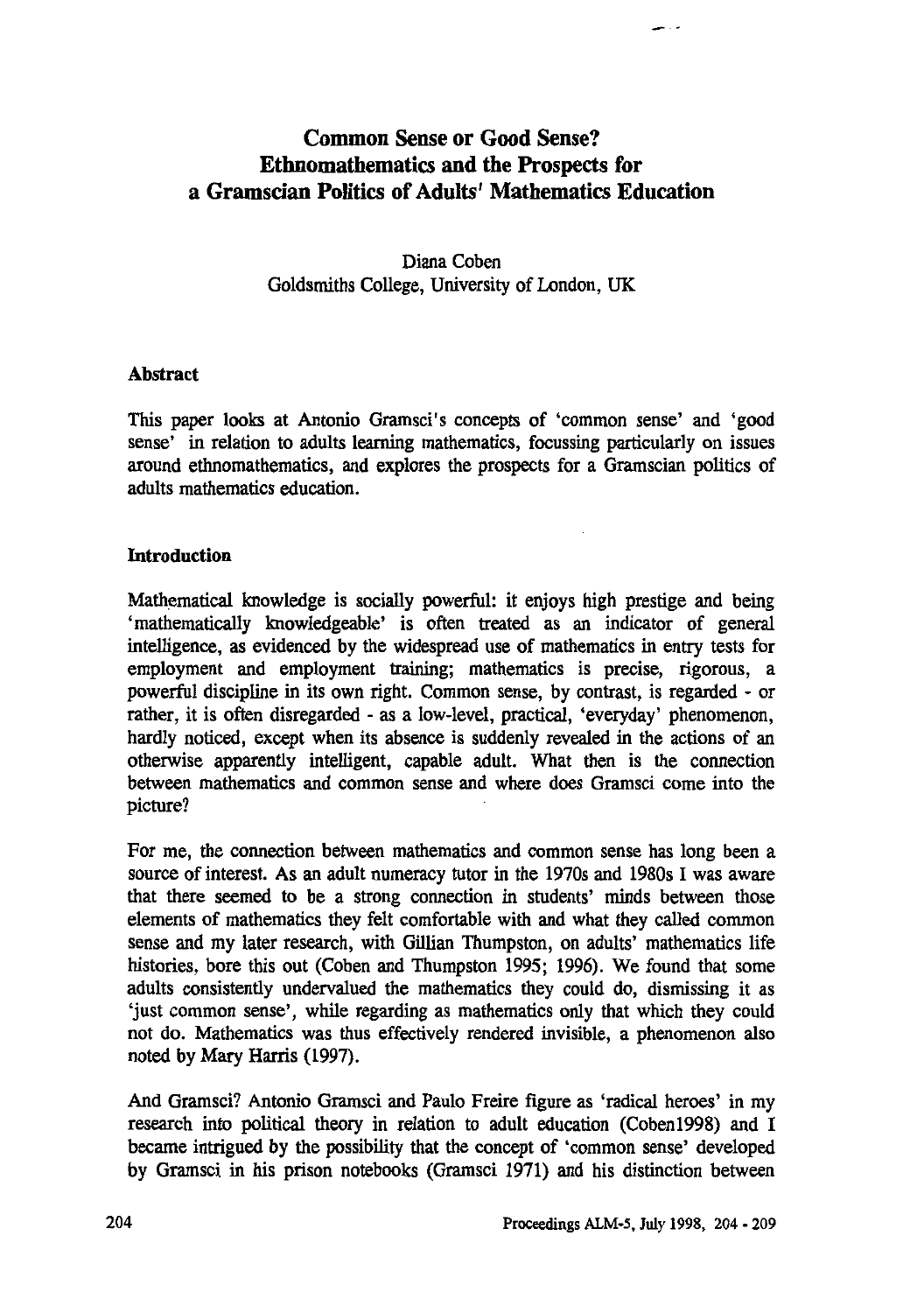**`common sense' and 'good sense'', might shed light on adults' learning and practice of mathematics. I began to explore aspects of the complex relationship between adults' mathematical knowledge and understandings and conceptions of common sense (Coben 1997). Some recent research has engaged with notions of common sense in relation to mathematics and mathematics education (viz. Keitel et al., eds, 1996). On the whole, however, common sense has not been the subject of a great deal of research in relation specifically to adults' mathematics learning. This is strange when one considers that, in the West, at least, common sense is one of the features that distinguishes an adult from a child, in that adults are expected to demonstrate common sense whereas children are regarded as in need of adult care and protection at least partly because, paradoxically, they are not expected to have what is also called 'the sense they were born with'.**

**In this paper I want to focus on Gramsci's concepts and their relevance to current debates around ethnomathematics. What are his concepts of 'common sense' and 'good sense' and what distinction does he draw between them?**

## **Gramsci's concepts of 'common sense' and 'good sense'**

## **Common** *sense*

**For Gramsci, common sense comprises the 'diffuse, uncoordinated features of a general form of thought common to a particular period and a particular popular environment' (Gramsci 1971:330n). It contains 'a healthy nucleus of good sense' which, he argues, 'deserves to be made more unitary and coherent' (Gramsci 1971:328). Gramsci states that:**

**Its most fundamental characteristic is that it is a conception which, even in the brain of one individual, is fragmentary, incoherent and inconsequential, in conformity with the social and cultural position of those masses whose philosophy it is. At those times when a homogeneous social group is brought into being, there comes into being also, in opposition to common sense, a homogeneous - in other words coherent and systematic philosophy. (Gramsci 1971:419)**

**He emphasises the chaotic and contradictory nature of 'common sense', describing it as 'a chaotic aggregate of disparate conceptions, and one can find there anything one likes' (Gramsci 1971:422). It is 'an ambiguous, contradictory and multiform concept'. Nonetheless, although it is 'crudely neophobe and conservative' (Gramsci 1971:423), it contains truths.**

**Gramsci insists that both 'common sense' and 'good sense' are historically and socially situated: 'Every social stratum has its own 'common sense' and its own 'good sense', which are basically the most widespread conception of life and of man' (Gramsci 1971:326, n5).**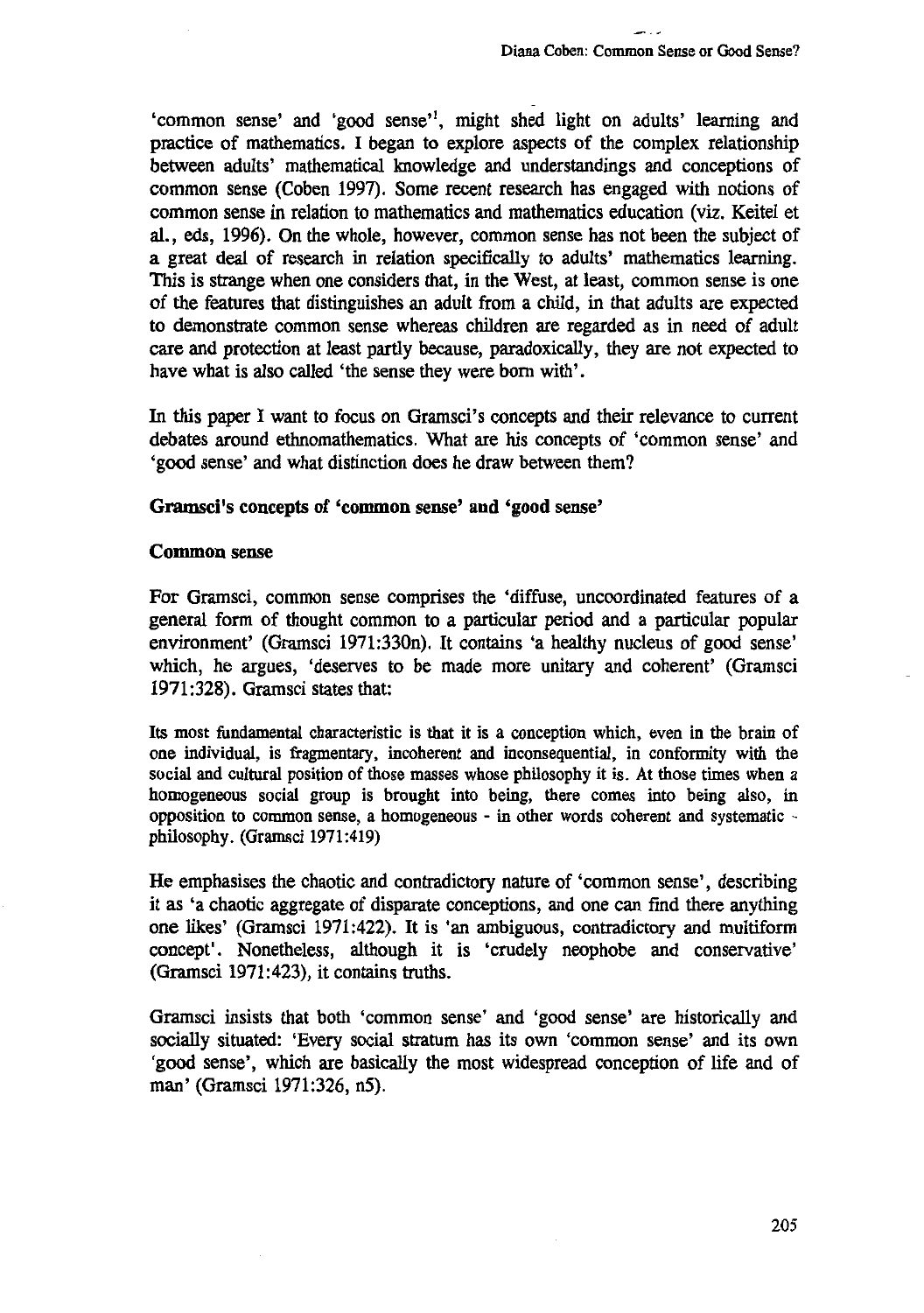#### **Good sense**

**For Gramsci, 'good sense' is exemplified by the 'philosophy of praxis' (a term he uses throughout the notebooks for Marxism, partly as camouflage to deceive the prison censor). 'Good sense' is analogous to 'philosophy', in that it is inherently coherent and critical. As he says, 'Philosophy is criticism and the superseding of religion and 'common sense'. In this sense it coincides with 'good' as opposed to `common' sense (Gramsci 1971:326).Good sense is thus an 'intellectual unity and an ethic in conformity with a conception of reality that has gone beyond common sense and become, if only within narrow limits, a critical conception' (Gramsci 1971:333). In order for 'common sense' to be renewed, i.e., to become 'good sense', one must start with**

**a philosophy which already enjoys, or could enjoy, a certain diffusion, because it is connected to and implicit in practical life, and elaborating it so that it becomes a renewed common sense possessing the coherence and sinew of individual philosophies. But this can only happen if the demands of cultural contact with the 'simple' are continually felt. (Gramsci1971:330n)**

**Good sense, for Gramsci, may be created out of common sense through an educative Marxist politics. This process does not entail 'introducing from scratch a scientific form of thought into everyone's individual life, but of renovating and making 'critical' an already existing activity' (Gramsci1971:331). So how do Gramsci's concepts of 'common sense' and 'good sense' relate to issues in adults' mathematics education, and in particular, to ethnomathematics?**

#### **Ethnomathematics**

**Ethnomathematics<sup>2</sup> seems to me to offer several parallels to Gramscifs concepts. Ethnomathematics problematizes dichotomies between different 'knowledges', formal and informal, academic and popular, and questions the allocation of power to preferred forms of knowledge, in ways that find parallels in Gramsci's concepts. Gramsci's broad conception of culture encompasses mathematics as a cultural phenomenon, a core conception for ethnomathematicians. Gramsci, crucially, regarded common sense as something to be worked with and transcended rather than rejected. This implies an educative process rooted in, and respectful of, people's lived experience. It is the nature of people's experience in relation to mathematics that Gillian Thumpston and I sought to explore in our mathematics life history research, and the exploration of the nature of people's mathematical experience lies at the heart of the ethnomathematics enterprise.**

**Thus far, it seems that a Gramscian and an ethnomathematics approach may have significant elements of congruency, at least in terms of method and approach, though not necessarily in terms of political purpose. Gramsci was, after all, a major figure in twentieth century Marxism; I am not suggesting that all ethnomathematicians share his political perspective and commitment. Ethnomathematics is a diverse movement, bringing together researchers with different political perspectives, as is evident in Arthur B.Powell's and Marilyn**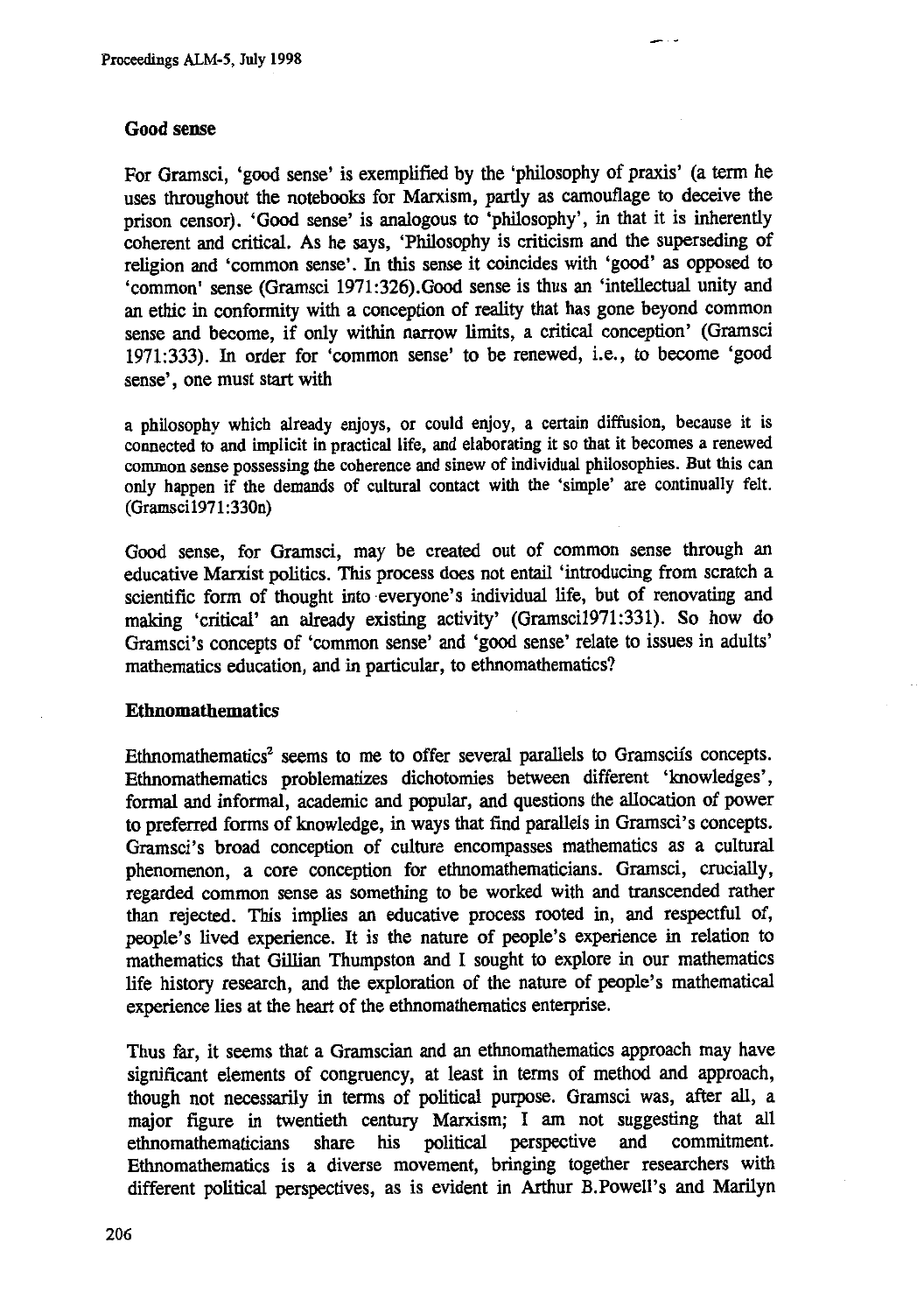**Frankenstein's edited collection, Ethnomathematics (Powell and Frankenstein, eds, 1997). Such diversity is not only historically inevitable in these postmodern times but probably also essential for the intellectual health of the movement. Instead of a shared political commitment, it seems to me there is in ethnomathematics a shared ethical commitment: most ethnomathematicians would presumably echo Ubiratan D'Ambrosio's humanitarian concern with 'an ethics of respect, solidarity, and cooperation' (D'Ambrosio 1997:xx).**

**But there is another problem in assuming congruency between a Gramscian conception of good sense and common sense and ethnomathematics, and it is a problem which strikes at the heart of the ethnomathematics project, as I understand it. This is the question of whether Gramsci's distinction between good sense and common sense is predicated on an irredeemably hierarchical conception of knowledge, as Gelsa Knijnik has argued (Knijnik1996).**

**To an extent, this must remain an open question, since the distinction between good sense and common sense is not fully worked out in the prison notebooks. Certainly, it may be interpreted as a distinction between true and counterfeit knowledge; between order (unified knowledge), and chaos (fragmented knowledge); between higher and lower forms of knowledge. If so, it would seem perverse and irrational to prefer the counterfeit to the true, to celebrate people's inchoate lived experience and practice of mathematics, whether effective and accurate in mathematical terms or not. In educational terms, such a view of common sense would imply that it should be rejected in favour of academic rigour. If ethnomathematics were aligned with common sense conceived in this way, that would be to relegate ethnomathematics to the status of a non-academic practice and an anti-science theory, connotations which it already holds for many observers, as D'Ambrosio points out (D'Ambrosio 1997:xxi). It would also be to align Gramsci's concept of good sense, in this context, with academic mathematics, privileging what Gramsci would call the 'traditional intellectual' and the traditional intellectual's knowledge over the simple.It would be tantamount to accusing Gramsci of educational conservatism (as Harold Entwistle does in his 1979 book) and acknowledging that ethnomathematics sacrifices concern about issues of accuracy and effectiveness in mathematics on the altar of a sentimental relativism.**

**I believe to make such an alignment would be to misread Gramsci and to distort ethnomathematics. On the question of misreading Gramsci, as I argue in my book, Radical Heroes,**

**Gramsci's** distinction between good sense and common sense is both epistemological and sociological: both a distinction between different forms of knowledge and a distinction between the 'knowledges' characteristic of different social groups. But the distinctions are not mutually exclusive in either case. In epistemological terms, common sense includes elements of good sense. In **sociological terms,** good sense is not the preserve of an elite, and common sense is common to us all. (Coben1998:213-4)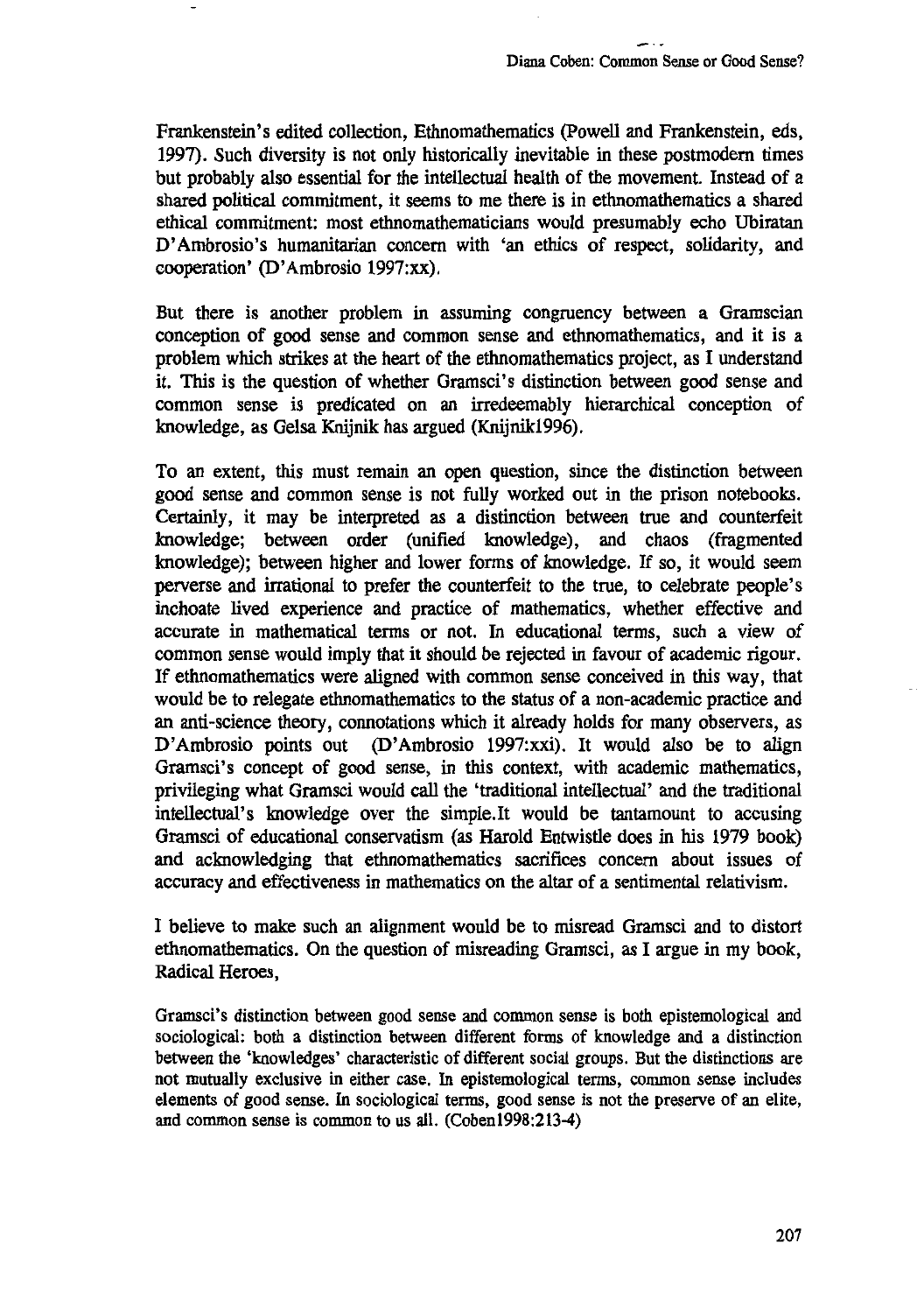**Gramsci problematizes both common sense and good sense. He makes a conceptual rather than an empirical distinction between common sense and good sense, since the categories are not mutually exclusive.**

**On the question of distorting ethnomathematics, I defer to D'Ambrosio (1997:xxxxi) who insists that ethnomathematics is 'an holistic and transdisciplinary view of knowledge', 'a research program', 'a comparative study of the techniques, modes, arts, and styles of explaining, understanding, learning about, and coping with the reality in different natural and cultural environments' and 'an analysis of the generation of knowledge, of its social organisation, and of its diffusion'. If it is all these things, then the question is not whether ethnomathematics should be equated with a Gramscian conception of mathematical 'common sense' but instead how ethnomathematics might contribute to our understanding of common sense and good sense and deepen and enrich our conception of mathematics and our commitment to radical democratic principles of adult mathematics education.**

**If mathematics life histories research tells us that adults tend to dismiss the mathematics they can do as 'just common sense', and if ethnomathematics helps us to engage with adults' chaotic, fragmented 'common sense' in an educational context, and to understand better the relationship between adult students' - and our own - 'common sense' and 'good sense', then we have the beginnings of some fruitful lines of research and practice in adult mathematics education. We have the possibility of research into 'adult numeracy' that makes better sense of adults' mathematical strengths as well as their weaknesses and we have the prospect of more effective and socially and politically sensitive practice in adults' mathematics education. In terms of the development of a radical, democratic politics of adults learning mathematics, it seems to make 'good sense' to start with adults' `common sense'.**

# **Notes**

**This is an edited version of a paper presented at the first international conference of Mathematics Education and Society (MEAS1), at Nottingham University, UK, in September 1998.**

**1. I explore Gramsci's concepts of 'common sense' and 'good sense' in greater depth in my book, Radical Heroes (Cohen 1998) and especially in my chapter in a forthcoming book on Gramsci and education in preparation under the auspices of the International Gramsci Society (IGS). For details of IGS, contact the International Gramsci Society, Secretary: Joseph A. Buttigieg, Department of English, University of Notre Dame, Notre Dame, Indiana 46556, USA.**

**2. This section draws on a paper I presented at the International Study Group on the Relations between History and Pedagogy of Mathematics and the International Study Group on Ethnomathematics Conference in Honor of the 65th Birthday of Ubiratan D'Ambrosio, in Baltimore, USA, 6 January 1998.**